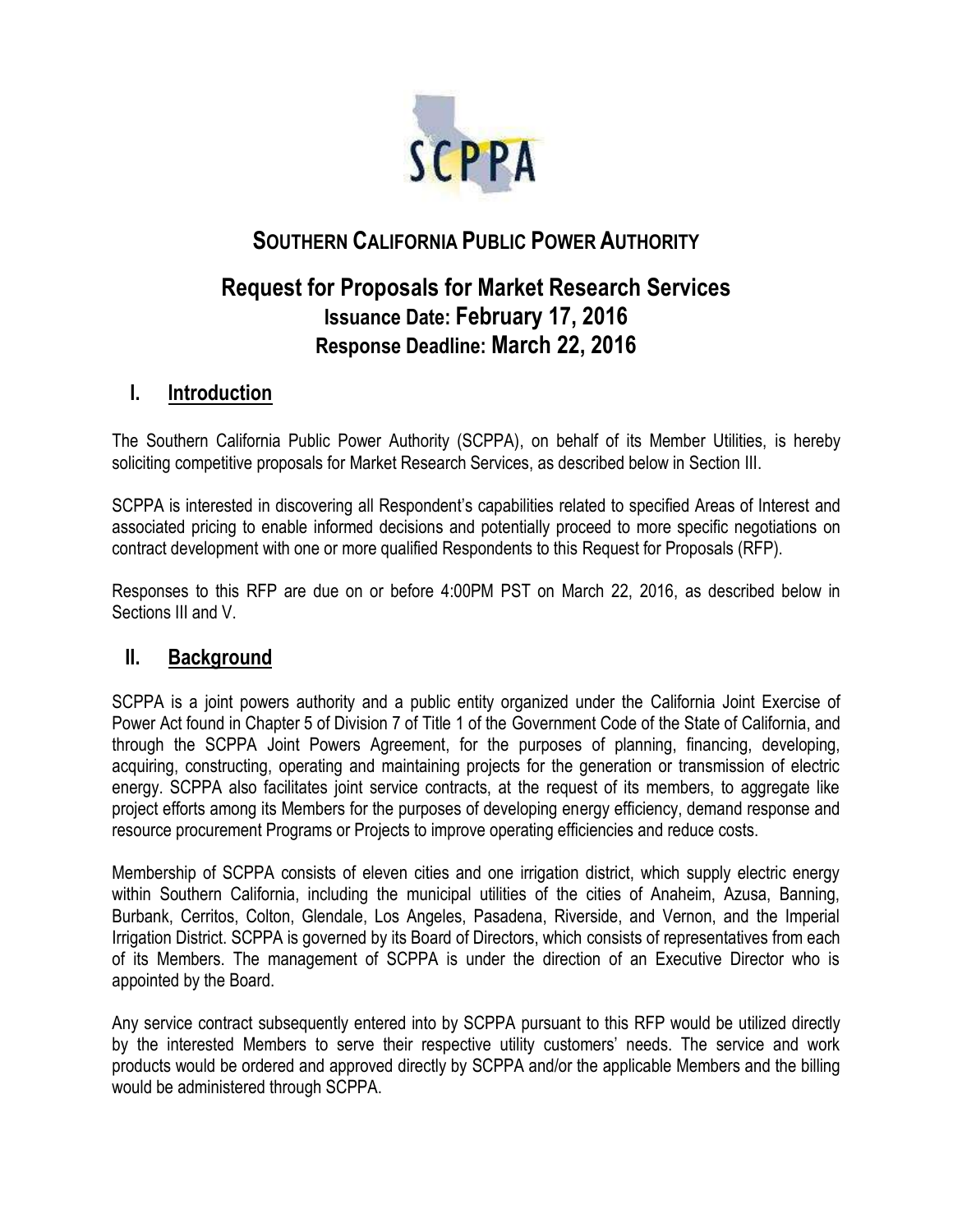### **III. Areas of Interest**

Certain SCPPA Members have expressed interest in acquiring professional market research services to meet the needs of their municipalities by assessing their customers' level of satisfaction with the utility services the Member provides including but not limited to:

- Operational performance (service reliability...);
- Resource mix (renewable resource development...);
- Traditional program offerings (efficiency rebates/incentives...); and
- Advanced technology implementation (Smart Grid, Energy Storage…)
- Customer Preference monitoring and evaluation (internet penetration, notification tools, emerging technologies…,

In addition to the development of a comprehensive set of market research questions that may be necessary to acquire valid and valuable insights on customer satisfaction related to the exemplary areas identified above, Members are also interested in acquiring professional consulting services in helping develop utilityspecific action plans and strategies to address, improve, and/or correct any problems or areas of dissatisfaction identified in the market research referenced directly above. Such plans and/or strategies could include, but would not be limited to:

- Revised policies on operational practices;
- New quidelines for resource procurement;
- Updated/Improved Programs;
- Integration strategies to provide new, non-traditional technologies to customers cost-effectively.

To achieve these concomitant goals, SCPPA is seeking proposals from qualified firms who can demonstrate their expertise in providing such services, including experience with utilities who provide more than one service to customers (e.g. electric and water). In addition, all responses should include sufficient specification to allow SCPPA and Members to understand the processes/practices that will be employed to:

- Develop the questions;
- Gather the market research information/data:
- Synthesize this information to provide all necessary reports on the results; and
- Translate the results in actionable plans and strategies to address, improve and/or correct problems or issues identified by the market research.

### **Timeline / Schedule\***

| <b>SCPPA Market Research Services RFP Schedule</b> |                          |
|----------------------------------------------------|--------------------------|
| <b>Schedule of Requirements</b>                    | <b>Target Date(s)</b>    |
| <b>Issue RFP</b>                                   | <b>February 17, 2016</b> |
| <b>Responses Due</b>                               | March 22, 2016           |
| <b>Review of Responses</b>                         | <b>March 2016</b>        |
| Interviews (if necessary)                          | <b>March 2016</b>        |
| <b>Selection of Respondent(s)</b>                  | March - April 2016       |

**\***Timeline/Schedule is subject to change.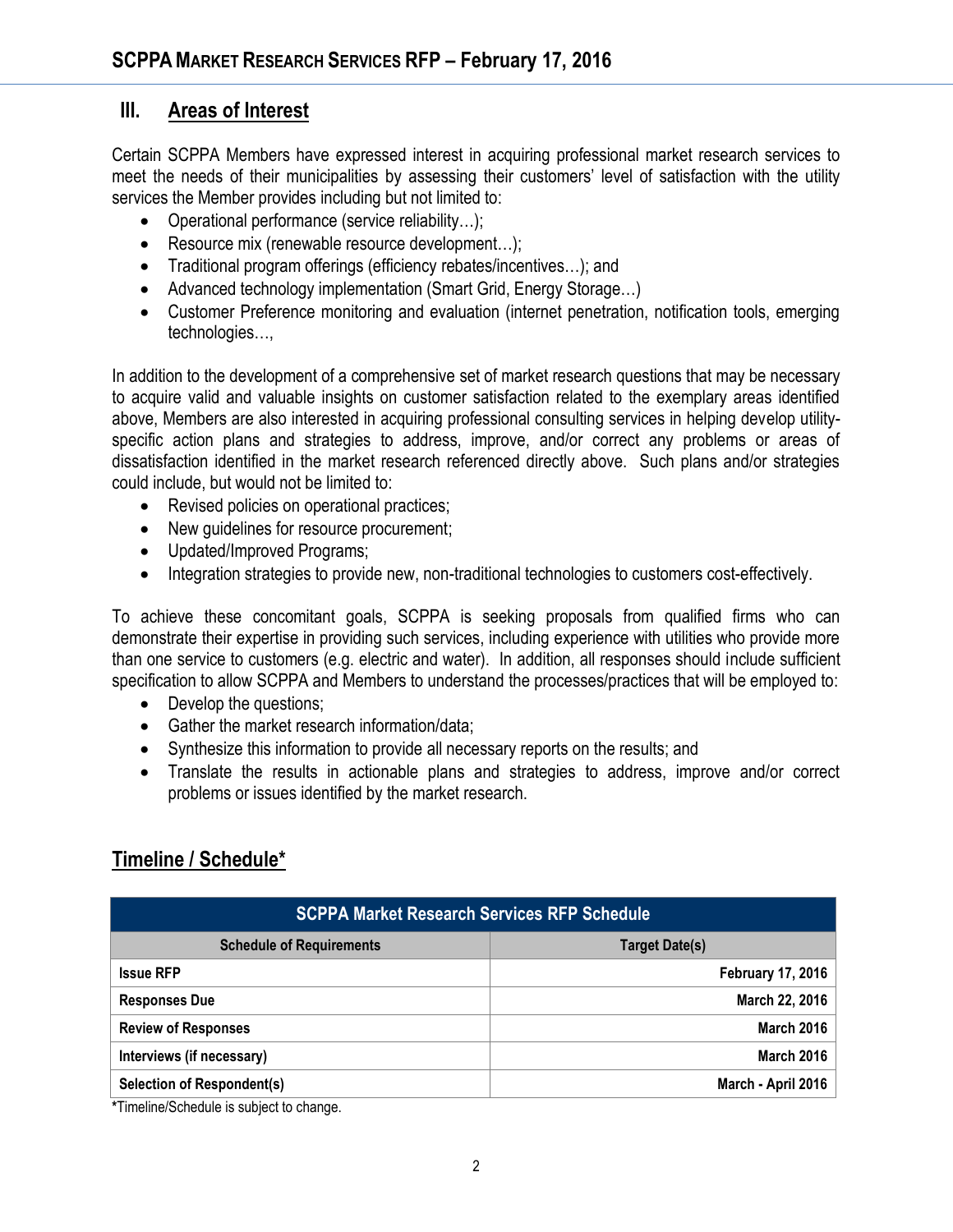#### **IV. Proposal Submission Required Elements**

#### **1. Transmittal Letter Content:**

The transmittal letter must be signed on behalf of the Respondent by an officer or agent who is authorized to bind and must include:

- a. A brief statement of the Respondent's understanding of the work to be done and commitment to perform the work as scheduled, including:
	- i) statement of work specifications; and
	- ii) reference to any proposed contractual terms and conditions required by the Respondent; and
	- iii) a summary of exceptions taken to the RFP requirements; and
	- iv) any and all expectations from SCPPA including, but not limited to: requirements definitions, strategy refinement, and staffing requirements to support the proposed project or program implementation.
- b. The following declarations:

"This proposal is genuine, and not sham or collusive, nor made in the interest or in behalf of any person not herein named; the Respondent has not directly or indirectly induced or solicited any other Respondent to put in a sham bid, or any other person, firm or corporation to refrain from submitting a proposal; and the Respondent has not in any manner sought by collusion to secure for themselves an advantage over any other Respondent."

- **2. Respondent Information**: Provide legal name of Company or Individual, physical street address, the name(s) and title(s) of the individual(s) authorized to represent the Respondent, including telephone number(s) and email address(es).
- **3. Proposal:** Proposals must include a description of the proposed services, how it meets (or does not meet) each of the objectives of this RFP, and a detailed description addressing all of the Areas of Interest. Respondents may also include additional services, products, tasks, task elements and/or functions that may not be part of or included in the RFP, but are deemed by the Respondent to be pertinent and potentially valuable to SCPPA or its Members. SCPPA will have full discretionary authority to consider, accept and/or reject without cause such supplemental information that is not directly requested, included in or made part of the RFP.
- **4. Fees:** Pricing in all Proposals should be made based on good faith estimates of the requirements defined in this RFP. Proposal must include all necessary details of specific examples or estimates of the fees, labor rates and service charges. Describe how the fees, rates or charges will be determined.

An example of the type of specificity requested hereunder would be the details on "how the market research data will be gathered from customers" and "what is the cost to acquire this data". That is, at a minimum, SCPPA requests the following:

- a. The number of surveys or sample size that the Respondent proposes for Members (e.g. an absolute or fixed number of customers per Member or % of total customer base);
- b. The means of gathering customer responses and related data (e.g. in-person/face-to-face, by telephone, by e-mail, text, Social Media, or other -- that would be specified);
- c. The number of surveys that will be performed by each means identified in Section 4.c, above; and
- d. The cost to SCPPA of the successful Respondent performing each type of survey that is proposed to be used in this work, as identified in Section 4.c, above.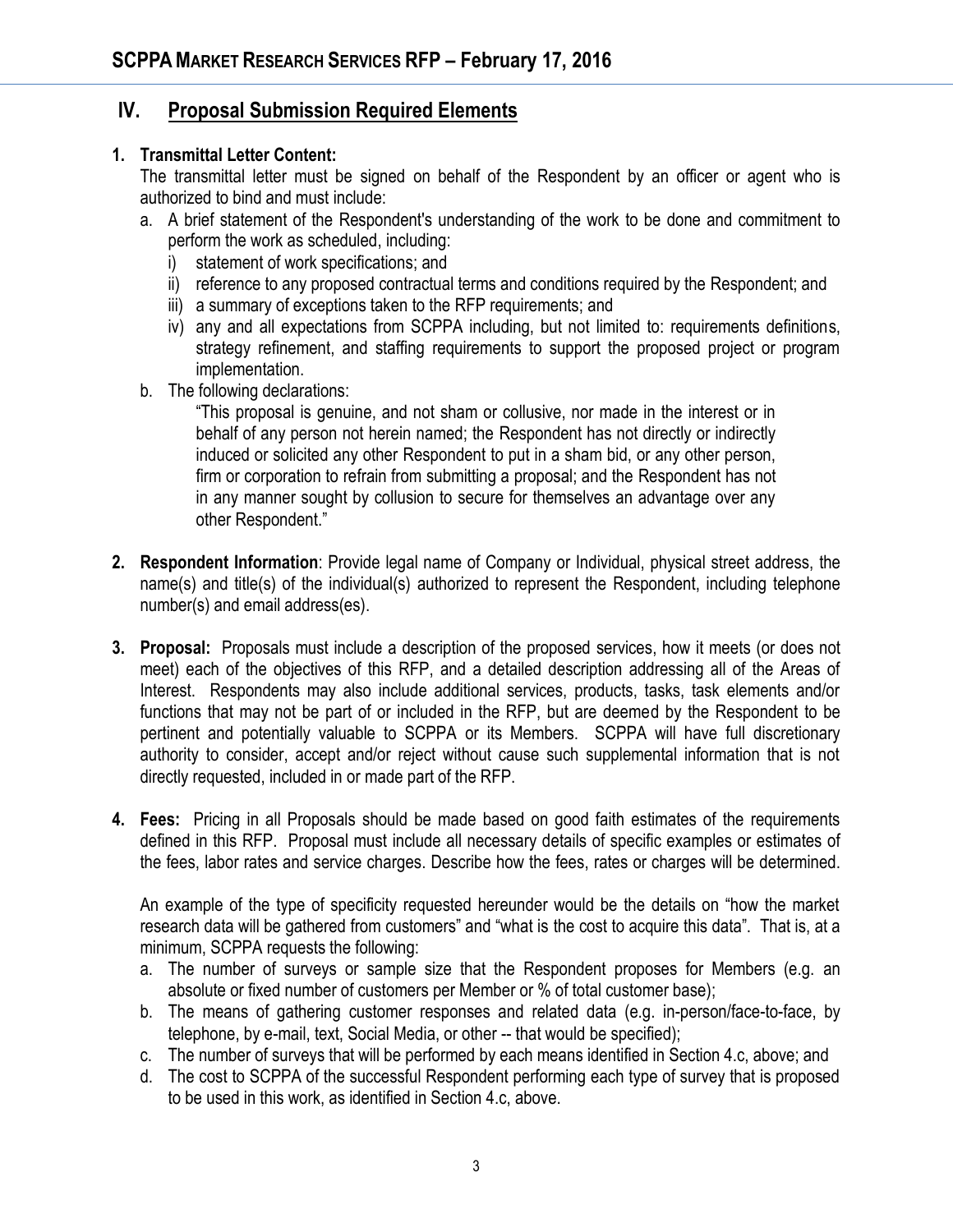In recognition that it is possible that not all SCPPA Members will participate in this market research activity, Respondents should provide pricing structures for individual Members as well as possible price concessions to reflect economies of scale from the participation of more than one Member and for participation of all Members. Respondents shall also be prepared to provide a breakdown of the applicable overheads and fringe benefit costs that are part of any labor rates and other direct costs associated with the services to be performed.

- **5. Experience:** Respondent shall clearly identify project participants and management team, including:
	- a. Describe your firm's experience as may be applicable to this RFP, your organizational structure, management qualifications, and other contract related qualifications, including number of years firm has been in business.
	- b. Specify key employees and describe their qualifications, experience and duties related to this RFP, including the office location(s) where work will be performed, in addition to the physical street address referenced above.
	- c. Provide a commitment statement for the retention and use of the key employees that are proposed to implement these services, their availability to initiate and sustain the proposal, as well as plans for supplemental employees if key personnel are not available to assure project delivery.
	- d. State whether Respondent will use subcontractors to perform services pursuant to the contract. Should the use of subcontractors be offered, the Respondent shall provide the same assurances of competence for the subcontractor, plus the demonstrated ability to manage and supervise the subcontracted work. Subcontractors shall not be allowed to further subcontract with others for work. The provisions of any contract resulting from this RFP shall apply to all subcontractors in the same manner as to the Respondent.
	- e. Respondent shall indicate any and all pending litigation that could affect the viability of Respondent's proposal, continuance of existing contracts, operation or financial stability.

#### **6. References:**

- a. Describe whether the Respondent has, within the last five (5) years, rendered any service to SCPPA or to any of SCPPA's Members, either as a contractor or subcontractor, either under the current Respondent's name or any other name or organization. If so, please provide details (status as prime or subcontractor, brief description of the contract, contract start and end date, the contract administrator name, and total actual contract expenditures).
- b. If the Respondent has not rendered any service within the last five (5) years to SCPPA or to any of SCPPA's Members, then please provide references over that period with the details described above including the counterparty for which services were provided.
- c. Identify existing related or relevant projects or programs which Respondent developed and/or operates that would demonstrate Respondent's capabilities in this area.
- d. Describe relevant program development and implementation experience, approach, and provide a list of references for similar projects completed.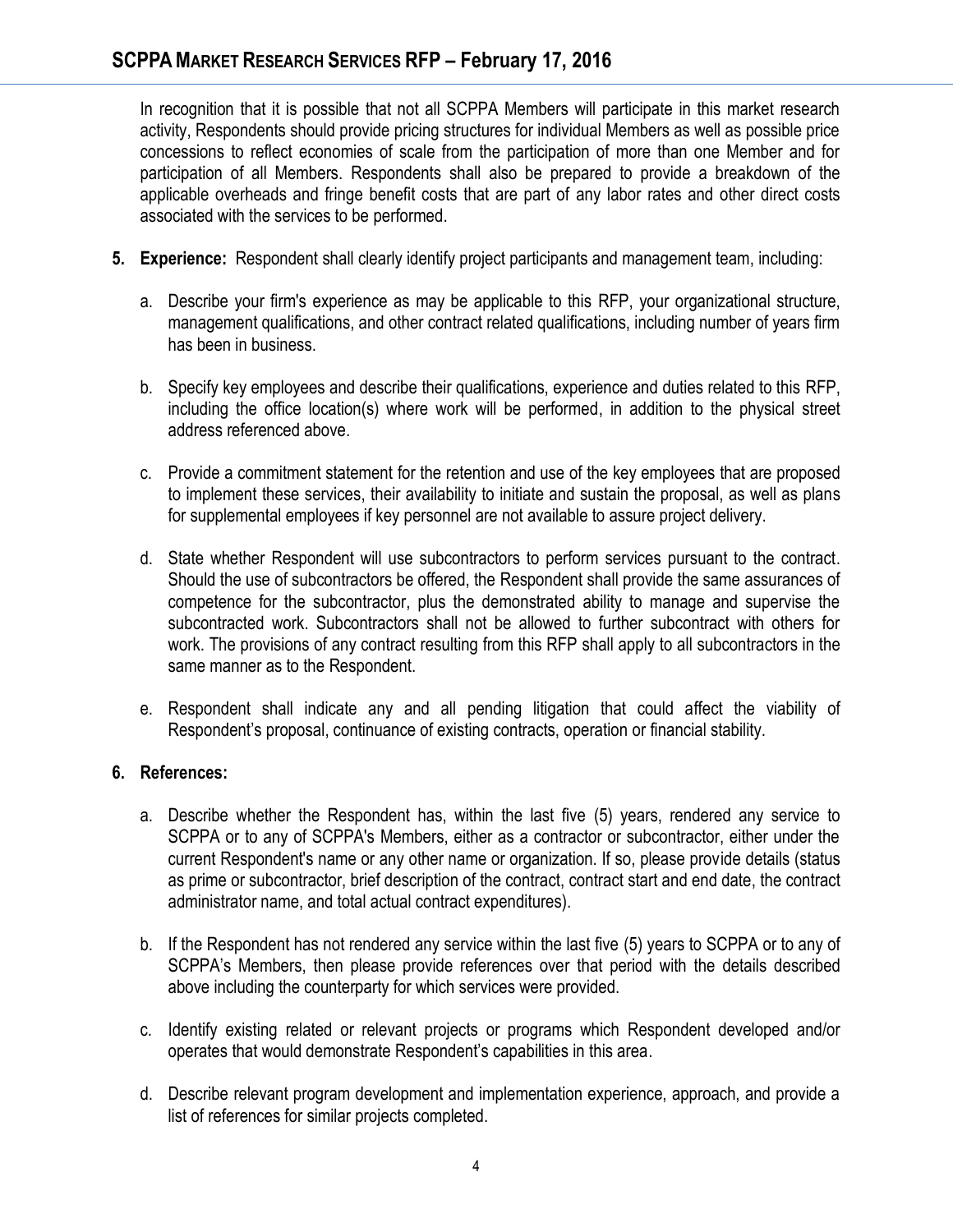## **V. Proposal Submission Delivery Requirements**

There will not be an initial Respondent's conference associated with this RFP. Clarification questions may be addressed to [bcope@scppa.org](mailto:bcope@scppa.org)

The deadline to submit questions on this RFP will be 4:00PM (PDT) on March 8, 2016. All questions should be submitted electronically via e-mail to: [bcope@scppa.org,](file://app-server/data/RFPs_RFQs_RFIs/Public%20Benefits%20Committee/Paperless%20Rebate%20Automation/RFP/bcope@scppa.org) referencing MARKET RESEARCH RFP QUESTIONS in the subject line. Answers to all questions will be provided to inquisitor via e-mail within 5 business days from the date received. Answers to questions that SCPPA, at its sole determination and discretion, deems to be substantive or that would place the inquisitor at a distinct and unfair advantage to other potential Respondents will be posted on SCPPA's website at <http://www.scppa.org/pages/misc/RFPs.html>within 7 business days from the date received, but no later than March 18, 2016. It is the responsibility of potential Respondents to review this website for any and all postings.

One (1) hard copy of your response, including a transmittal letter of authentic offer with wet-ink authority signature, and any supporting documentation should be delivered no later than 4:00 pm PST on Thursday, March 22, 2016 to:

> Southern California Public Power Authority Market Research Services RFP Attention: Bryan Cope 1160 Nicole Court Glendora, California 91740

One (1) electronic copy of your proposal should also be delivered to the address above, preferably on a CD or USB flash drive, or alternatively e-mailed to  $bcope@scppa.org$  no later than the time and date referenced above.

No contact should be made with the Board of Directors, committees or working group representatives, or SCPPA Members concerning this RFP.

All information received by SCPPA in response to this RFP is subject to the California Public Records Act and may be subject to the California Brown Act and all submissions may be subject to review in the event of an audit.

### **VI. Terms and Conditions**

- 1. SCPPA reserves the right to cancel this RFP at any time, reject any and all proposals and to waive irregularities.
- 2. SCPPA shall determine at its sole discretion the value of any and/or all proposals including price and non-price attributes.
- 3. Proposals may be sub-divided or combined with other proposals, at SCPPA's sole discretion.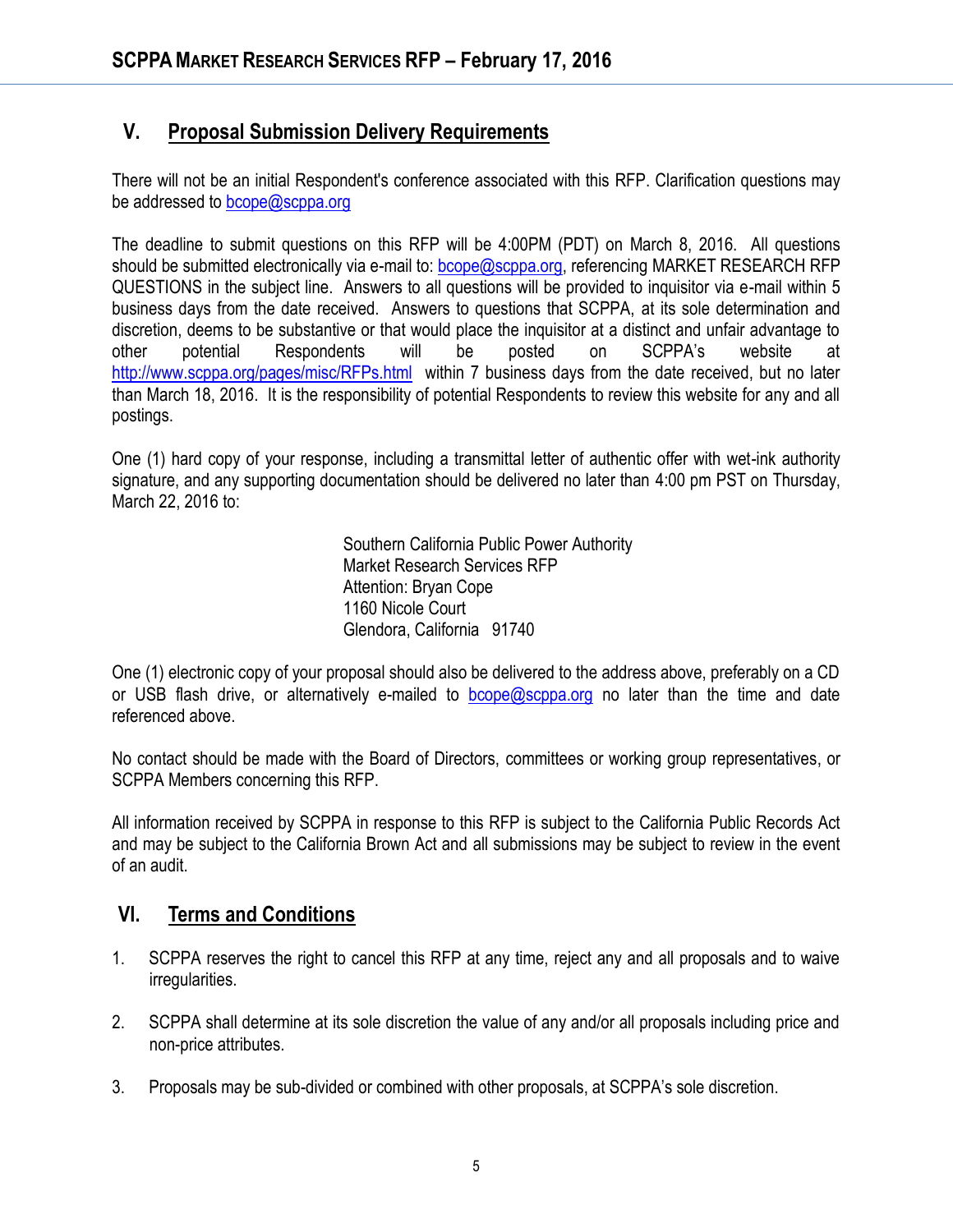- 4. SCPPA shall perform an initial screening evaluation to identify and eliminate any proposals that are, for example, not responsive to the RFP, do not meet the minimum requirements set forth in the RFP, are not economically competitive with other proposals, or are submitted by Respondents that lack appropriate creditworthiness, sufficient financial resources, or qualifications to provide dependable and reliable services for this RFP.
- 5. SCPPA reserves the right to submit follow up questions or inquiries to request clarification of information submitted and to request additional information from any one or more of the Respondents.
- 6. SCPPA reserves the right, without qualification and in its sole discretion, to accept or reject any or all proposals for any reason without explanation to the Respondent, or to make any award to that Respondent, who, in the opinion of SCPPA, will provide the most value to SCPPA and its Members.
- 7. SCPPA may decline to enter into any potential engagement agreement or contract with any Respondent, terminate negotiations with any Respondent, or to abandon the request for proposal process in its entirety.
- 8. SCPPA reserves the right to make an award, at its sole discretion, irrespective of price or technical ability, if SCPPA determines that to do so would result in the greatest value to SCPPA and its Members.
- 9. Those Respondents who submit proposals agree to do so without legal recourse against SCPPA, its Members, their directors, officers, employees and agents for rejection of their proposal(s) or for failure to execute or act on their proposal for any reason.
- 10. SCPPA shall not be liable to any Respondent or party in law or equity for any reason whatsoever for any acts or omissions arising out of or in connection with this RFP.
- 11. SCPPA shall not be liable for any costs incurred by any Respondents in preparing any information for submission in connection with this RFP process or any and all costs resulting from responding to this RFP. Any and all such costs whatsoever shall remain the sole responsibility of the Respondent.
- 12. SCPPA may require certain performance assurances from Respondents prior to entering into negotiations for work that may result from this RFP. Such assurances may potentially include a requirement that Respondents provide some form of performance security.
- 13. Prior to contract award, the successful Respondent shall supply a detailed breakdown of the applicable overheads and fringe benefit costs that are part of the labor rates and other direct costs associated with the services to be performed.
- 14. SCPPA Members, either collectively or individually may contact Respondents to discuss or enter into negotiations regarding a proposal. SCPPA is not responsible or liable for individual Members interactions with the Respondent which are not entirely conducted through SCPPA or at SCPPA's option or election to engage the Respondent as defined within the RFP.
- 15. Submission of a Proposal constitutes acknowledgement that the Respondent has read and agrees to be bound by the terms and specifications of this RFP and any addenda subsequently issued by SCPPA.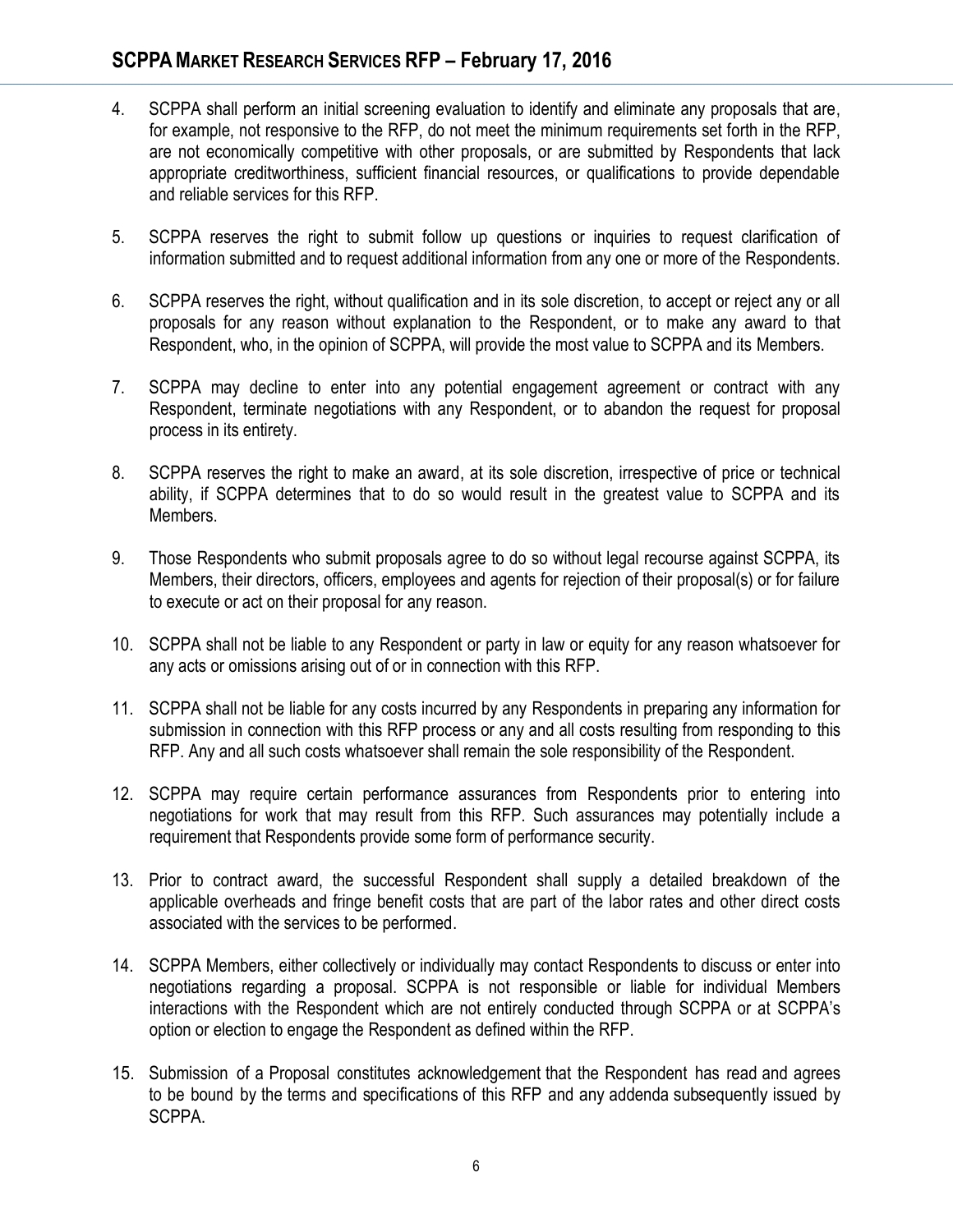- 16. Information in this RFP is accurate to the best of SCPPA's and its Members' knowledge but is not guaranteed to be correct. Respondents are expected to complete all of their due diligence activities prior to entering into any final contract negotiations with SCPPA.
- 17. SCPPA reserves the right to reject any Proposal for any reason without cause. SCPPA reserves the right to enter into relationships with more than one Respondent, can choose not to proceed with any Respondent with respect to one or more categories of services, and can choose to suspend this RFP or to issue a new RFP that would supersede and replace this RFP.

### **VII. Additional Requirements for Proposal**

- **1. Consideration of Responses:** Submitted proposals should be prepared simply and economically, without the inclusion of unnecessary promotional materials. Proposals should be submitted on recycled paper that has a minimum of thirty percent (30%) post-consumer recycled content and duplex copied (double-sided pages) where possible.
- **2. Insurance, Licensing, or other Certification:** If selected, the Respondent will be required to maintain sufficient insurance, licenses, or other required certifications for the type of work being performed. SCPPA or its Members may require specific insurance coverage to be established and maintained during the course of work and as a condition of award or continuation of contract.
- **3. Non-Discrimination/Equal Employment Practices/Affirmative Action Plan:** If selected, the Respondent and each of its known subcontractors may be required to complete and file an acceptable Affirmative Action Plan. The Affirmative Action Plan may be set forth in the form required as a business practice by the Department of Water and Power of the City of Los Angeles which is SCPPA's largest Member.
- **4. Living Wage Ordinance:** If selected, the Respondent may be required to comply with the applicable provisions of the City of Los Angles Living Wage Ordinance and the City of Los Angeles Service Contract Workers Retention Ordinance. The Living Wage Ordinance provisions are found in Section 10.36 of the Los Angeles City Administrative Code; and the Service Contract Workers Retention Ordinance are found in Section 10.37 of the Los Angeles Administrative Code (SCWRO/LW0).
- **5. Prevailing Wage Rates:** If selected, the Respondent will be required to conform to prevailing wage rates applicable to the location(s) where any applicable work is being performed. Workers shall be paid not less than prevailing wages pursuant to determinations of the Director of Industrial Relations as applicable in accordance with the California Labor Code. To access the most current information on effective determination rates, Respondent shall contact:

Department of Industrial Relations Division of Labor Statistics and Research PO Box 420603, San Francisco, CA 94142-0603 Division Office Telephone: (415) 703-4780 Prevailing Wage Unit Telephone: (415) 703-4774 Web[: http://www.dir.ca.gov/dlsr/DPreWageDetermination.htm](http://www.dir.ca.gov/dlsr/DPreWageDetermination.htm)